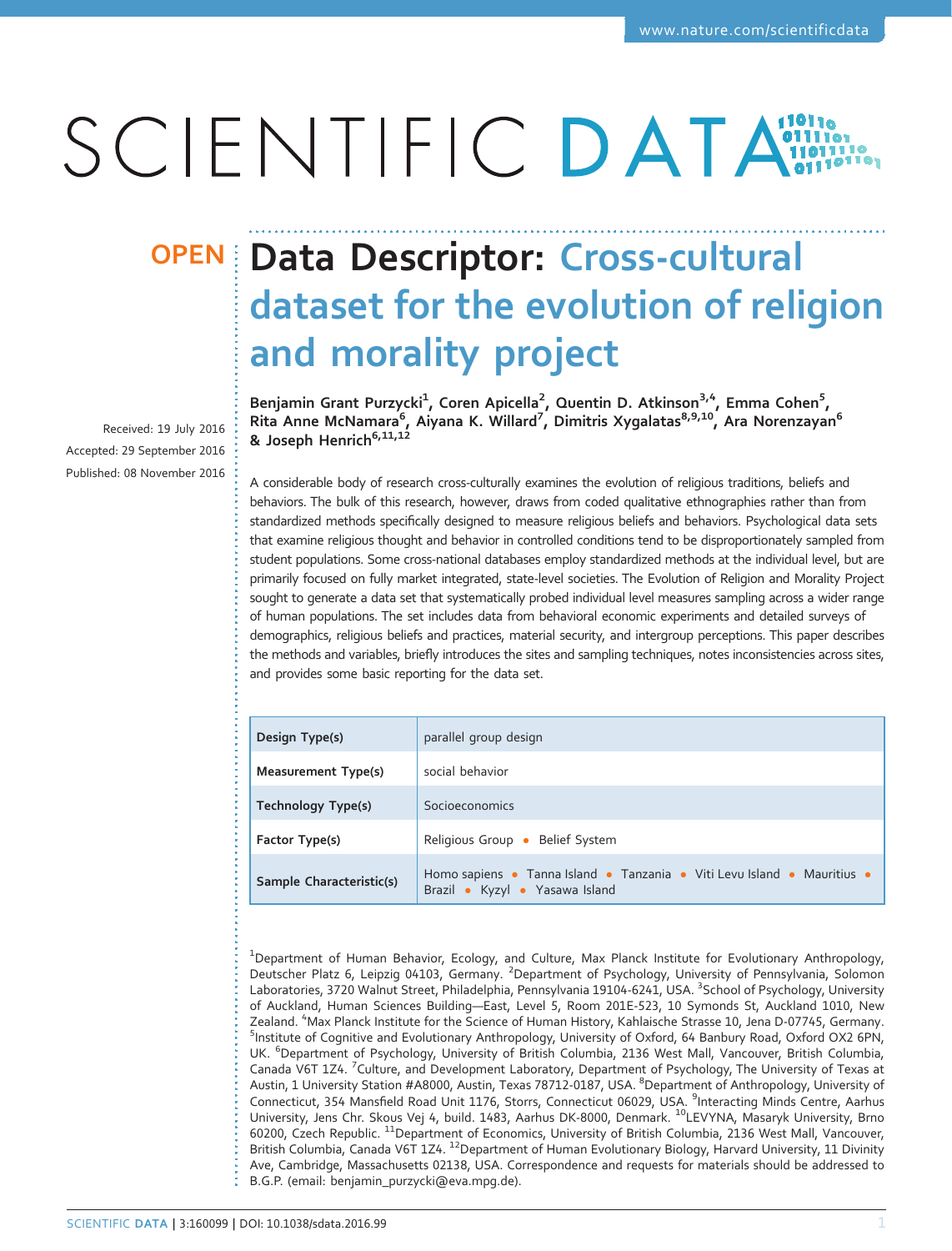#### Background and Summary

As the evolutionary sciences of religion and cooperation mature, there is a greater need for rich, comparative ethnographic and cross-cultural psychological research that draws on evidence going beyond samples of university students, or dated, qualitative ethnographic or state-based datasets to test hypotheses<sup>1-10</sup>. Our international team came together to design and execute a large cross-cultural study to examine a range of contemporary concerns in the evolutionary and cognitive sciences of religion, with particular focus on whether and how religion contributes to the expansion of prosocial behavior. Dubbed the 'Evolution of Religion and Morality Project', this team also sought to provide the foundations for similar, future research and ensured that data, methodological protocols, and analytical scripts are publicly available to researchers. A report utilizing this data set was subsequently published in  $Nature^{11}$  $Nature^{11}$  $Nature^{11}$ . Over the next few years, we will continue expanding the dataset to include more variables, more sites, and more experimental conditions. The current available datasets include a sizable portion (591 participants x 86 variables) of the first wave of data collection that occurred during the summer months of 2013.

Emerging evidence suggests that—together with other important factors such as moral emotions, institutions, norms, a[nd m](#page-10-0)arkets—some elements of religion can alter the evolutionary trajectory of human cooperation<sup>12–17</sup>. Psychologically, three aspects of religious cogniti[on ap](#page-10-0)pear to play an important r[ole in](#page-10-0) religious prosociality: ([1\) per](#page-10-0)ceptions of supernatural monitoring<sup>18-20</sup>, (2) supernatural punishment<sup>21–25</sup>, and (3) gods' concerns<sup>26–28</sup>. Cross-cultural research continues to find an association between 'moralistic high gods' and societal complexity and a variety of ecological factors ranging from water scarcity and environmental harshness to animal husbandry<sup>[1,3,8,9](#page-10-0),[29,30](#page-10-0)</sup>. As societies' population sizes expand, anonymity makes it easier to defect on norms of prosocial behavior. It is therefore a challenge to maintain such grand-scale social cohesion. In order to develop and stabilize social complexity, t[hen, a](#page-10-0) host of factors found in human psychology, cultural traditions, and institutions must be in place<sup>31-33</sup>. We predicted that certain religious beliefs—morally concerned, punitive, and omniscient deities in particular—are one such cluster of important factors that may have contributed to and sustained large-scale cooperation. In other words, growing up in a tradition where a god has some knowledge of what you do and think, cares about how you treat other people, and punishes you for mistreating others will inculcate a broader sense of impartiality towards greater numbers of people. The more individuals are willing to engage in stable cooperative relationships, the more likely religious and other beliefs and behaviors are transmitted, shared, and become more widespread. Cultural evolutionary theory predicts that this process is gradual, and that increasingly punitive, moralistic, and knowledgeable gods will coevolve with and contribute to the expansion of fairness and moral behavior toward coreligionist strangers<sup>[14](#page-10-0),23,34</sup>. We predicted, therefore, that people are more likely to 'play fairly' towards coreligionists beyond their immediate community when they claim their moralistic gods know and punish people for treating others immorally. The evidence suggested that this indeed was the case<sup>[11](#page-10-0)</sup>.

In this paper, we define all of the variables included in our previously published study. Note, however, that the dataset also now includes individual items used in scales and additional variables for further exploration. Given the diverse traditions and lifeways of our sample, we envision that this data will be important for testing other demographic, psychological, cultural, and economic hypotheses. We draw much of this article from the Supplementary Materials of our recent report in Nature<sup>[11](#page-10-0)</sup> where readers can find further details and analyses.

#### **Methods**

Our study consisted of a cluster of modules. Study protocols are publicly available online for reuse and examination ([http://www.hecc.ubc.ca/cerc/the-cultural-evolution-of-prosocial-religions/the-cultural](http://www.hecc.ubc.ca/cerc/the-cultural-evolution-of-prosocial-religions/the-cultural-evolution-of-prosocial-religions-protocols/)[evolution-of-prosocial-religions-protocols/](http://www.hecc.ubc.ca/cerc/the-cultural-evolution-of-prosocial-religions/the-cultural-evolution-of-prosocial-religions-protocols/)). This package includes all original materials distributed to the research teams, including spreadsheets, interview scripts, consent forms, and other materials. All protocols were translated into local working languages of our field sites, back-translated into English, and edited for consistency and clarity.

This data set includes two of the modules: data from a behavioral economic experiment and survey questions. The behavioral experiment we employed was a modified version of the Random Allocation Game[24,35.](#page-10-0) In this game, participants play with two cups, a fair two-colored die, and a stack of coins (in this case, 30 per game) in front of them. Reproduced from our report in Nature, [Fig. 1](#page-2-0) illustrates the basic game set-up. Each cup is designated for some specifically defined individual. Participants must think of which cup they would like to put a coin into, then roll the die. If the die comes up one color, participants are supposed to put the coin into the cup they thought of. If it comes up another color, then they are supposed to put the coin into the opposite cup to the one they thought of. Participants knew that they would be able to keep for themselves the money allocated to their cup, and that we would give the money left in the other cups to the appropriate people. Participants play alone with no other observers present, so if they are inclined to break the rules, they can. Binomial logistic regression analyses can detect which variables have effects on the chances that coins go into any given cup.

In our study, all participants played games first, then answered follow-up questions. Participants played two games: the Local Co-Religionist Game and the Self Game. The player dyads for each game were as follows. For the Local Co-Religionist Game, cups were for: (1) an anonymous co-religionist from participants' own communities and (2) an anonymous co-religionist from a geographically distant place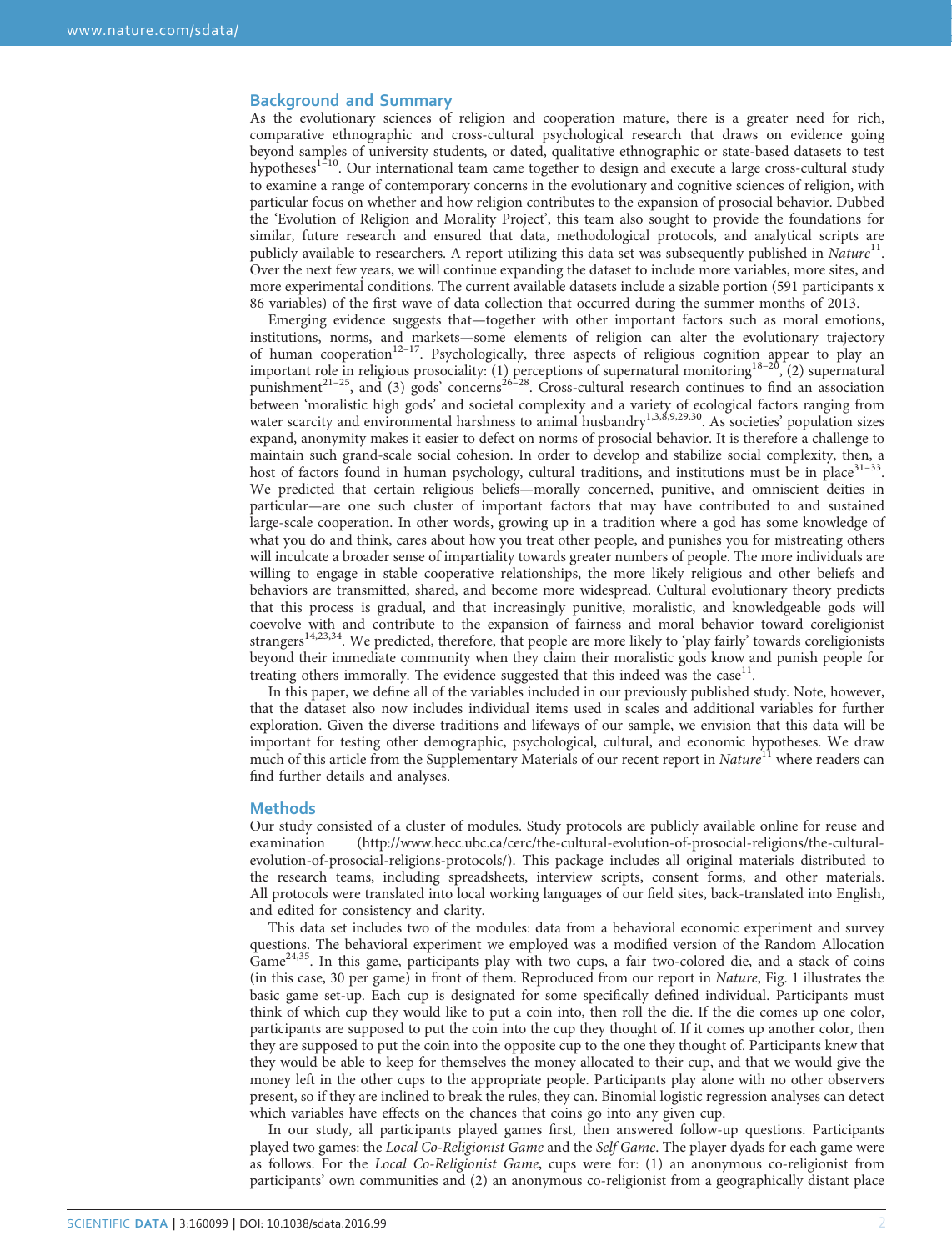<span id="page-2-0"></span>

Figure 1. Random allocation game setup. (a,b), Generic game setup (a) and variants used in present work (b). Reproduced from Purzycki, et al. (2016), Nature, 530(7590): 327–330.

where participants are not likely to go. For the Self Game, cups were reserved for: (1) participants and (2) a different individual from the same community as the distant co-religionists from the other game. Co-religionists were defined as people who share similar beliefs and practices revolving around the deity that most closely approximated to that of the most morally concerned, punitive, and omniscient deity (see below). Participants played these games in randomly assigned, counterbalanced order. Note that in the Tyva Republic, participants played three games (local co-religionist versus participants), but data for those games will be available elsewhere.

Total combined stakes for games were set at roughly a single day's wage in the local community (i.e., per die roll amounts were the around the average local daily wage was divided by number of games played divided by 30 coins). Show-up fees were approximately 25% of a local average day's wage. With the exception of the Hadza, all sites used cash. As the Hadza were the least market-integrated sample we had, and cash has inconsistent significance and utility across Hadza groups, the Hadza played with tokens worth  $8 \text{ oz. } (-226.80 \text{ g})$  maize for each roll.

As discussed in more detail below, in five of our sample sites, participants were randomly assigned to a treatment or control condition in order to more confidently assess causation between religious symbolism and cooperation. Treatment conditions were items or a location of religious significance.

#### **Participants**

We executed this study in eight different field sites: (1) Coastal and (2) Inland Tanna, Vanuatu; (3) Tanzania among the Hadza, (4) Lovu (Indo-Fijians) and (5) Yasawa (Native Fijians), Fiji, (6) Pointe aux Piments, Mauritius, (7) Pesqueiro, Marajó Island, Brazil, and (8) Kyzyl, Tyva Republic, Russia (N=591;  $M<sub>ave</sub> = 37.32$ ; s.d. = 14.91; 310 females). We recruited participants using various sampling techniques (e.g., randomly selected from censuses, sampling entire camps, and door-to-door recruitment). The following brief introductions of the field sites include descriptions of site-specific sampling procedures. [Figure 2](#page-3-0) (adapted from the Nature report) illustrates the locations of our target subsamples.

#### Coastal and Inland Tanna Island, Vanuatu

Traditionally, residents of Tanna Island in Vanuatu have been swidden horticulturalists although a market-based economy plays an ever-increasing role throughout the island<sup>[36](#page-10-0)</sup>. Religion is a syncretic mix of Christianity and the traditional 'Kastom' beliefs and practices, as well as millenarian 'cargo cults'<sup>[37,38](#page-10-0)</sup>. Atkinson led the collection of data at two sites on Tanna: a cluster of three inland, predominantly Kastom hamlets that rely almost exclusively on subsistence farming for food production, and a wealthier coastal, Christian village in which home production accounts for about two thirds of food consumption. In the coastal village, the Moralistic God was the Christian God and the 'Local God' was Tupunus, a local spiritual force associated with garden magicians. In the inland hamlets, the Moralistic God was the Kastom creator god and culture hero, Kalpapen, and Tupunus was also selected as the Local Deity. For The Coastal sample, the distant co-religionist cup was reserved for 'someone from another Christian village' whereas the distant co-religionist for the Inland sample was 'someone from another Kastom village'. For the Coastal participants, the study was conducted in the Bislama language, while the study was conducted in Navhal for the Inland sample.

At both sites on Tanna, recruitment followed an initial community meeting where the team explained their wish to run the economic games and interviews to learn about life on Tanna and how people make decisions about money. At the meeting, the team explained that participation was entirely voluntary and those participating would receive a small amount of money. The Kastom site on Tanna comprised three hamlets with a population of 90–100 adults. Everyone over the age of 18 in each of the three hamlets was given the opportunity to participate. In an effort to minimise the possibility of collusion, the economic game was played over 4 days—one day per hamlet, with a third day for extras who were not available on the game day. In total, 82 individuals were recruited to participate. Six of these were excluded because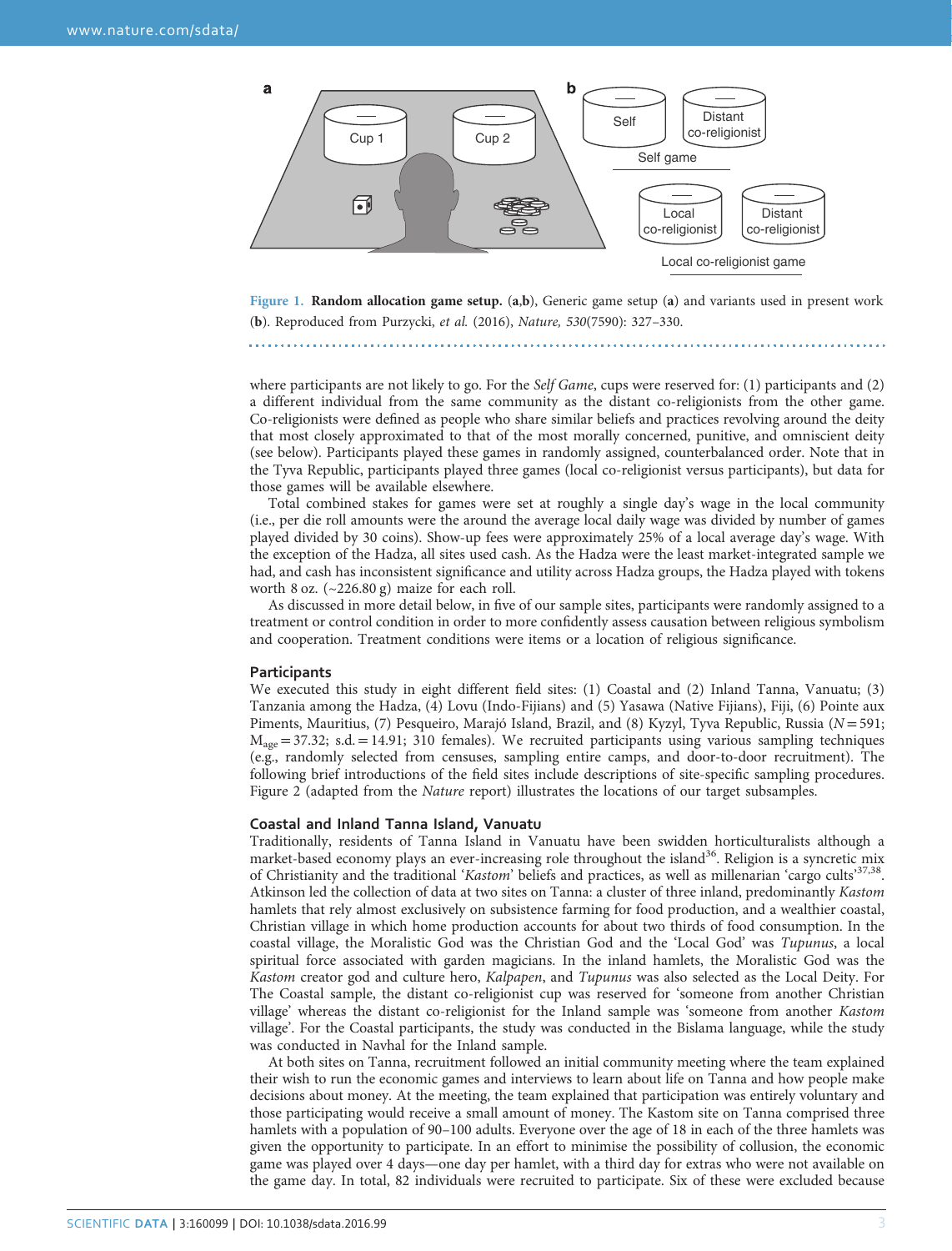<span id="page-3-0"></span>



they failed the comprehension questions. The Christian site on Tanna was a coastal village of approximately 200 adults. 44 participants were recruited via sampling from a recent census of households in the village. Games were run over 2 days. It was not possible to sample completely randomly because some participants did not show up on game day. However, the team attempted to recruit participants from households across the entire village.

#### Hadzaland, Tanzania

The Hadza are hunter-gatherers who largely subsist on wild game, fruits, tubers and honey in the savannah woodlands of western Tanzania. Some have reported the Hadza to be only minimally religious<sup>[39](#page-10-0)</sup> but this appears to be changing. The majority of Hadza ( $\sim$ 80%) of a previously assessed sample claimed to believe in the existence of Haine—a celestial based supernatural agent. However, of that sample many neither claimed to know nor think *Haine* had supernatural capabilities. Approximately half of this sample believed in both Ishoko (another celestial being) and Haine, but most of those individuals thought these two beings are the same god. Although many Hadza incorporate Ishoko into their belief of Haine, Ishoko on its own usually refers to just the physical sun while Haine may refer to the moon. The distant co-religionist cup in the behavioral experiments was reserved for another Hadza person living at an unspecified camp. The study was conducted in both Hadzane and Swahili for the Hadza.

Apicella and three research assistants visited nine different Hadza camps around the eastern side of Lake Eyasi, Tanzania. Some camps, particularly those in the southeastern side of the lake, are more remote. It was in this area where Apicella and her team began their work. To find the first camp, her team visited locations where the Hadza have been known to set up camp in past years. After happening upon the first camp, individuals in the camp directed her to the next nearest camp. Sampling of camps continued in this fashion—not unlike a snowball or chain sampling technique. Occasionally, a Hadza participant would accompany the researchers in their vehicle to help locate the next camp. In each camp, all Hadza estimated to be over 18 years of age and present in camp were eligible to participate in the study.

#### Lovu, Fiji

Indo-Fijians are a diaspora population brought to Fiji from India by the British as indentured workers<sup>40-42</sup>. Wage labor is the primary source of income but Indo-Fijians also farm sugar cane. Religiously, Indo-Fijians are primarily Hindus and Muslims though some are Sikhs or Christian. The present sample includes Hindus from Lovu village on the island of Viti Levu. Participants largely claimed that all Hindu gods are different aspects of one single deity, Bhagwan and this deity was therefore selected as the moralistic deity for this study. As one could not be identified, no Local Deity was selected. In the experiments, the distant co-religionist was a Hindu living on Vanua Levu, the second largest island in Fiji. For the Indo-Fijian sample, this study was conducted in Fiji-Hindi and English.

Participants came primarily from the villages of Lovu Seaside and Lovu HART. Some additional participants came from the nearby villages of Koro Pita, and Drasa. They were contacted in person at their homes ahead of time and asked if they would like to participate. The Lovu research group obtained names and contact information from those who agreed. Though specific time slots were given to all participants ahead of time, almost no one showed up in their allotted time slot. Because of this, participants were taken whenever they showed up. Since every identifiable Hindu household in Lovu Seaside and Lovu HART were contacted, all participants from those villages were accepted. Only participants from Koro Pita and Drasa who had been previously contacted, or who showed up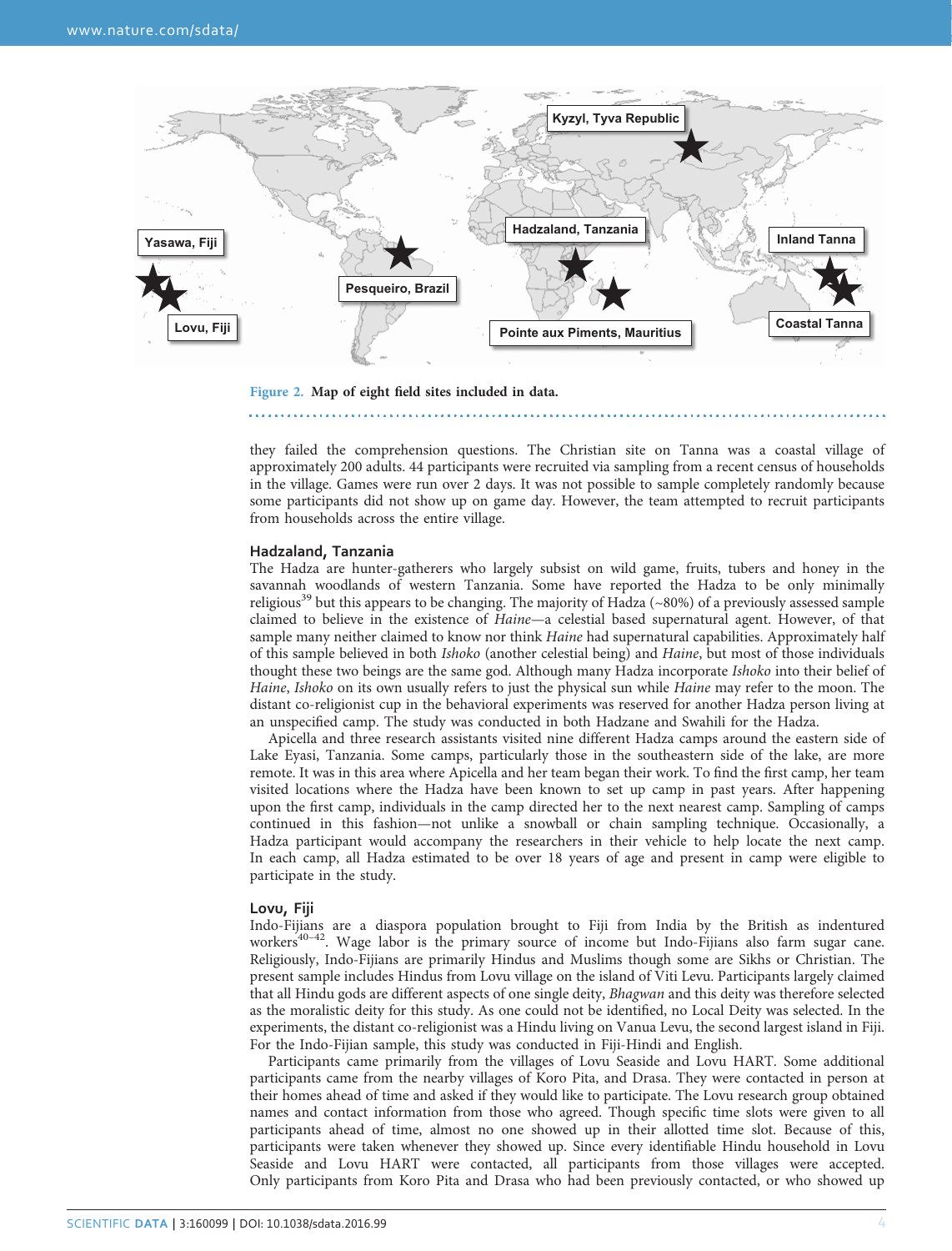at the same time as those that had been previously contacted, were accepted. Participants from outside of Lovu who had been told about the experiment by their friends or family members after their friends and family members had participated were not allowed to participate.

#### Pointe aux Piments, Mauritius

The island nation of Mauritius lies around 1,200 miles off the coast of southeastern Africa. While it was the last sovereign country on earth to be settled by humans (in the 18th century), today it is one of the most ethnically diverse places worldwide. Previously reliant on a monoculture of sugar cane, Mauritian economy diversified and prospered after the country gained independence from the British in 1968. Today, urban Mauritius has a notably diverse, market-based economy while rural populations rely primarily on horticulture and fishing. Data in this set was collected in Pointe aux Piments, a [small](#page-10-0) village that lacks industry. Residents there primarily fish, cultivate, and serve the tourism industry<sup>43–45</sup>. While Pointe aux Piment is roughly split between Hindus and Christians, the present sample is exclusively Hindu with Shiva functioning as the most popular Moralistic Deity. The Local Deity was a nam, a concept similar to a spirit or soul. Distant-coreligionists were Hindus from La Gaulette, a small distant village largely unknown to participants. This study was conducted in Mauritian Creole for this sample.

We recruited Hindus between ages 17–78 years old. The Mauritius research group used a convenience sampling technique whereby local assistants positioned in a host of locations around the village randomly invited people passing by to take part in the study. This allowed us to enroll many participants in a matter of a few days, thus minimizing collusion. Informal post-hoc analyses suggested that this sample was similar to the general village population based on comparisons of basis demographic variables of our sample to those of the latest census<sup>44</sup>.

#### Pesqueiro, Marajó Island, Brazil

At the mouth of the Amazon River lies Marajó Island, Brazil. Pesqueiro is a small fishing village on the east side of Marajó Island. Residents of Pesqueiro rely primarily on fish sales and tourism. Most residents are Catholic, although some are Evangelical Protestants<sup>[46](#page-10-0),[47](#page-10-0)</sup>. For this sample, the Moralistic Deity was the Christian God (Deus), and Our Lady of Nazareth (Nossa Senhora de Nazaré), the region's patron saint served as the Local Deity. The distant co-religionist was a Christian from Rondon, a distant but familiar town in mainland Pará state. For residents of Pesqueiro, the study was conducted in Portuguese.

Participants were sampled from the entire village. An up-to-date census of the entire population (total: 309; 92 families) was obtained and all adults were included for random selection. Individuals were approached in their homes and invited to take part in the study. If unavailable, an alternative was selected from a reserve list (also randomly generated). Thirty-four out of a total 128 individuals were unavailable on the scheduled date for the study, leaving a total of 94 scheduled participants, who were randomly assigned to conditions. Fourteen people did not show for their session.

#### Kyzyl, Tyva Republic

Hailed informally as the geographic centre of Asia, the Tyva Republic lies in southern Siberia, just north of the western portion of Mongolia. Urban Tyvans subsist primarily on a market-based economy while rural Tyvans herd sheep, goats, cattle, and/or yaks<sup>[48](#page-10-0)</sup>. This sample was drawn exclusively from the capital city of Kyzyl. Most Tyvans identify as Buddhist, but also engage in religious practices associated with shamanism, animism, and totemism. Buddha-Burgan ('Buddha God') functioned as the Moralistic Deity, while an unspecified *cher eezi*, or 'master of the place', a spiritual lord over resources and regions<sup>[25,49](#page-10-0),[50](#page-10-0)</sup> functioned as the Local Deity. The distant co-religionist was from Ak Dovurak, a familiar asbestosmining town about a 4-hours west of Kyzyl by car. All experiments and interviews were conducted in Tyvan, though some did ask for game instructions in Russian for clarity.

The Tyva research group's efforts to have recruits participate in follow-up sessions were futile. They therefore conducted single sessions, each lasting around 90 min per participant. Four assistants used random, chain and snowball sampling to recruit people who would contact the lead assistant to coordinate meeting places and times. Assistants only divulged that they required up to 90 min of participants' time and that they would be paid for it. They also encouraged enlisted participants to also recruit more people before their participation, but not after, and they refused all unsolicited candidates. Assistants also asked each participant about all of the information that they knew about the study and everyone conveyed only the allowed information. Assistants recruited people on the basis of their Buddhist and/or Shamanist identification, Tyvan ethnicity, and fluency of the Tyvan language.

#### Yasawa, Fiji

Yasawa Island is o[n the](#page-11-0) northwestern corner of the Fijian archipelago. Yasawans are primarily fisher-horticulturalists<sup>51-54</sup>. The majority of Yasawans identify as Wesleyan Methodists though a large minority associate with the evangelical Assemblies of God. However, traditional beliefs and practices devoted to ancestor spirits (Kalou-vu or 'root/ancestor god') continue to thrive. For this sample, the Moralistic Deity was the Christian 'Bible God', while the Kalou-vu represented the Local Deities. Cups for the distant co-religionists in Yasawa were Fijian Christians from another island. The Yasawan protocols were all conducted in Bauan.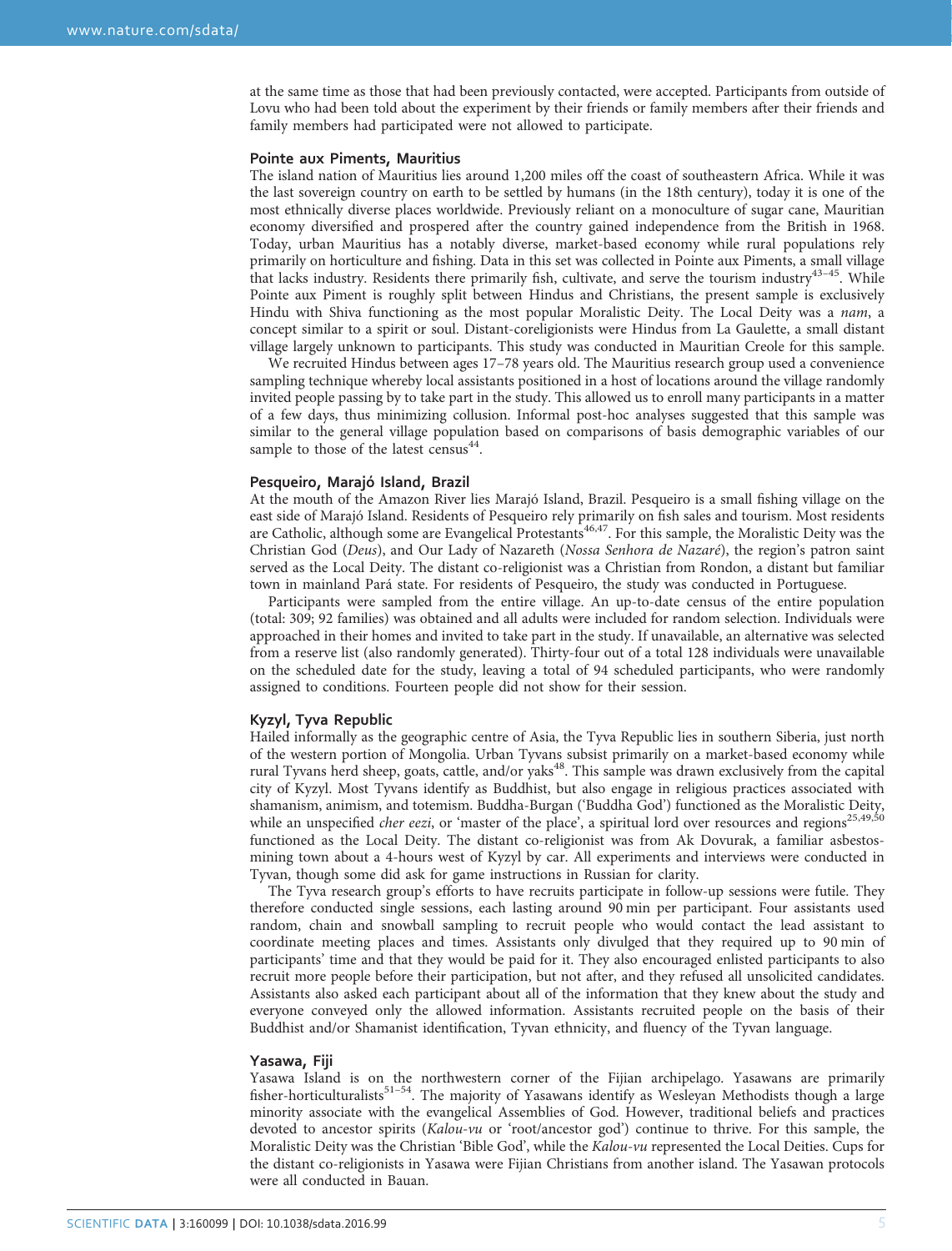Indigenous Fijian participants were recruited by invitation based upon their location within the village. The games were played in houses across the village, one on each day. Villagers living closest to those houses were invited to attend in waves of eight participants by Indigenous Fijian research assistants who administered the games and post-game interviews.

#### Experimental conditions

In five sites—(1) Lovu, Fiji; (2) Pointe aux Piments, Mauritius; (3) Pesqueiro, Brazil; (4) Kyzyl, Tyva Republic; and (5) Yasawa, Fiji—participants were randomly assigned to a treatment or control condition. Treatment conditions consisted of playing the economic game near or in a religious symbol or setting associated with the relatively more morally concerned, punitive, and knowledgeable deities we determined using preliminary ethnographic interviews. Images of the prime conditions are included with the data sets. In the design phase of our project, we agreed to ensure that all conditions lacked explicit indices of agency (e.g., eyes or human forms) in order to control for agency effects found in other studies<sup>55–58</sup>. We expected that treatments would harness the prosocial effects of religious beliefs across sites that used them; religious symbols ought to have caused less bias in coin allocations. Across a wide variety of model specification, initial analyses $^{11}$  $^{11}$  $^{11}$  using condition as a fixed effect showed no overall, across-site effect on coin allocation in the game. This may be due to treatments' differential interactions and effects across sites.

In Lovu, Fiji participants in the treatment condition played near a small lingam (~20 cm tall) with a small trident wreathed in an orange garland. A lingam is an upright cylindrical stone sitting on a rimmed disk (yoni). The lingam and trident sat on a short covered table (~30 cm tall) placed in one of the two experimental areas. These items were chosen because they are well-recognized abstract symbols of the god Shiva. Unlike most representations of deities in Fiji-Hinduism, they are not human-like and do not have eyes. Participants in the control condition played without any religious imagery or symbolism present.

The Mauritius research group used contextual primes in the form of two rooms, one of which was part of a Hindu temple and one of a secular one (a restaurant). The two locations were in the same neighborhood and had similar size, but different functions and associations. The secular location was rented for the duration of the experiment, while the religious location was used by permission from the temple authorities.

Brazilian participants in the treatment condition played games near an open Holy Bible and a necklace with a wooden cross pendant placed on the game table approximately half a meter from the seated participant. The necklace and pendant were placed over the text. The items were selected on account of their familiarity and broadly equivalent religious significance to Catholic and Evangelical participants alike. The control group played in the absence of any religious paraphernalia.

Tyvans in the treatment condition played games with a Buddhist luck charm (kamgalal) placed in front of the cups. Tyvans typically use such charms for protection, typically in homes or in vehicles. In post-game interviews, participants often claimed these charms attract wealth and good luck, as well as warding off evil spirits. The charm's design represents the Dharma wheel (dharmachakra), a central symbol in Buddhism. The control group played without the charm.

For our native Fijian subsample from Yasawa, participants played games on top of dark or navy blue sulus or cloths with various patterns printed on them. In the control condition, the sulu had a flower and the text 'Bula Fiji' or 'Life/Hello Fiji' printed on it and in the treatment condition, the sulu had a cross and Bible printed on it with the following Bible verse: 'Jesus said, 'All things are possible to him who believes' Mark 9:23'.

#### Data Records

#### Data sets

There are often complications associated with working with samples unaccustomed to entertaining certain forms of questions such as open-ended questions or Likert-scales. In our case, we accommodated the hunter-gatherer Hadza and as such, we altered many of the questions and answer options for them. We therefore assembled two data sets posted on Harvard Dataverse. One (Data Citation 1) includes all of the original Hadza data for the sake of posterity (see 'Data Notes' section below for specific items). Using this data set will create problems as the data points are saved as text rather than numerical values. We therefore also include another set (Data Citation 2) which is identical, but removes the values of those altered or suspect questions. Included in these entries are: (1) xls files that include codebooks with variable definitions; (2) files in csv format; (3) R scripts for analyses; and (4) images of the experimental treatment conditions.

#### Code availability

Code and scripts for analyses in R are available with our data sets as well as on the project website: [http://www.hecc.ubc.ca/cerc/the-cultural-evolution-of-prosocial-religions/the-cultural-evolution-of-pro](http://www.hecc.ubc.ca/cerc/the-cultural-evolution-of-prosocial-religions/the-cultural-evolution-of-prosocial-religions-protocols/)[social-religions-protocols/.](http://www.hecc.ubc.ca/cerc/the-cultural-evolution-of-prosocial-religions/the-cultural-evolution-of-prosocial-religions-protocols/)

For the sake of illustration and convenience, we provide the following truncated version of the R code for the experimental data.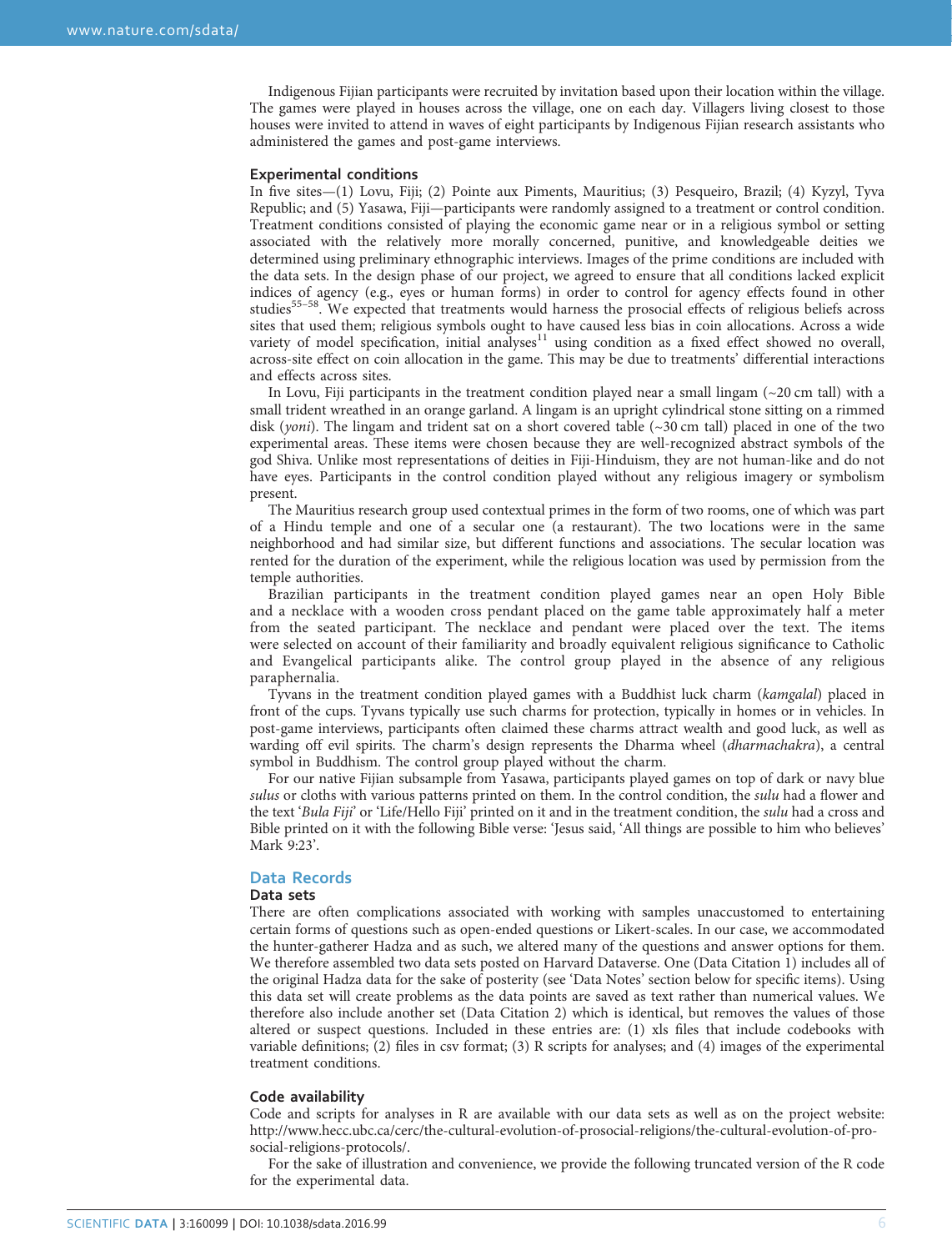```
RAG1.E < -qlm(clind(COREL.1, INGROUP) ~DIEPUN + LGDIEPUN + OMNI.BG + OMNI.LG +...
as.factor(HONEST)+ as.factor(TREATMENT)+ as.factor(INGFIRST)+
relevel(SITE, 'Tyva Republic')
data = cerc, family = binomial
```
Here, the dependent variable is the concatenated (cbind) cups from the *Local Co-Religionist Game*. Analyzing the Self Game simply requires replacing COREL.1, INGROUP with COREL.2, SELF. This code includes some religiosity variables for the sake of illustration, but also the game variables HONEST, TREATMENT, and INGFIRST. As participants from the Tyva Republic had allocations closest to what we would expect if people played fairly, we used them as our reference group. This is made possible by the relevel(SITE, 'Tyva Republic'), component of the code. The dataset in this case is simply the object 'cerc'. And finally, as the distribution of the allocations should have followed a binomial distribution (30 Bernoulli trials), we used the binomial link option.

The general code structure in STATA is as follows:

```
blogit CUP1 SUM1 variable1 variable2 … variablen, robust cluster(SITE) or
```
Here, 'blogit' instructs the software to run a binomial logistic regression. Unlike R which concatenates the two cups, STATA requires one target cup and a variable including all possible values (i.e., SUM1 always equals 30 in our data). The command robust cluster(SITE) instructs STATA to generate, robust clustered standard errors by field site and the or command calculates odds ratios.

#### Variable definitions

This data set consists of three general types of variable. One type consists of sample variables—metadata of the groups and researchers involved. Another type is the experimental game data. Finally, it also includes survey data that we solicited from each participant in the game. This survey data consists of: demographic variables, measures of supernatural beings' characteristics, and measures and evaluations of subjective intergroup relations. Note that all missing values are defaulted to 'NA' for immediate use in R. In the following, all variable names in bold correspond to the variable name in the data set.

#### Sample variables

Sample variables include identifiers for participants, their location, and the researchers leading the project in those locations. CERCID is a unique identification code for each participant  $(N = 591)$ . RESEARCHER identifies which researcher on the team led the data collection in each SITE (see Table 1). This dataset includes data from eight different field sites collected by seven different field researchers and their teams.

### Experimental data variables

Experimental data variables include condition, order and outcome of games, and participants' thoughts on the games. **TREATMENT** denotes whether  $(=1)$  or not  $(=0)$  participants played with a religious prime of various sorts. ORDER is a factor variable that notes the order in which participants played games. In this code, the Local Co-Religionist Game is denoted with a '1' and the Self Game is denoted with a '2'. So, if participants played the Self Game first, ORDER would read '21'. Note that in the Tyva

| <b>Site</b>   | Country   | Researcher | <b>Sampling Method</b>            | N  | <b>Main Economy</b>      | <b>Moralistic Deity</b>     | <b>Local Deity</b>              | Prime         |
|---------------|-----------|------------|-----------------------------------|----|--------------------------|-----------------------------|---------------------------------|---------------|
| Coastal Tanna | Vanuatu   | Atkinson   | Cluster sampling (census)         | 44 | Horticulture/<br>Hunting | Christian God               | Garden Spirit<br>(Tupunus)      |               |
| Hadza         | Tanzania  | Apicella   | Entire camps                      | 68 | Hunting                  | Celestial Figure<br>(Haine) | Sun (Ishoko)                    |               |
| Inland Tanna  | Vanuatu   | Atkinson   | Entire community                  | 76 | Horticulture/<br>Hunting | Kalpapan<br>(Traditional)   | Garden Spirit<br>(Tupunus)      |               |
| Lovu          | Fiji      | Willard    | Door-to-door                      | 76 | Wage Labor               | Hindu Bhagwan               |                                 | Statue        |
| Mauritius     | Mauritius | Xygalatas  | Random sampling (street)          | 94 | Wage Labor/<br>Farming   | Hindu Shiva                 | Spirit/Soul/Ghost<br>(Nam)      | Temple        |
| Pesqueiro     | Brazil    | Cohen      | Random sampling<br>(census)       | 77 | Wage Labor               | Christian God               | Virgin Mary                     | Bible         |
| Tyva Republic | Russia    | Purzycki   | Random/chain sampling<br>(street) | 81 | Wage Labor/<br>Herding   | Buddha-Burgan               | Spirit-Masters (Cher<br>e e z i | Luck Charm    |
| Yasawa        | Fiji      | McNamara   | Door-to-door (cluster)            | 75 | Fishing/Farming          | Christian God               | Ancestor Spirits<br>(Kalou-vu)  | Printed Cloth |

### Table 1. Site, Deities and Economy.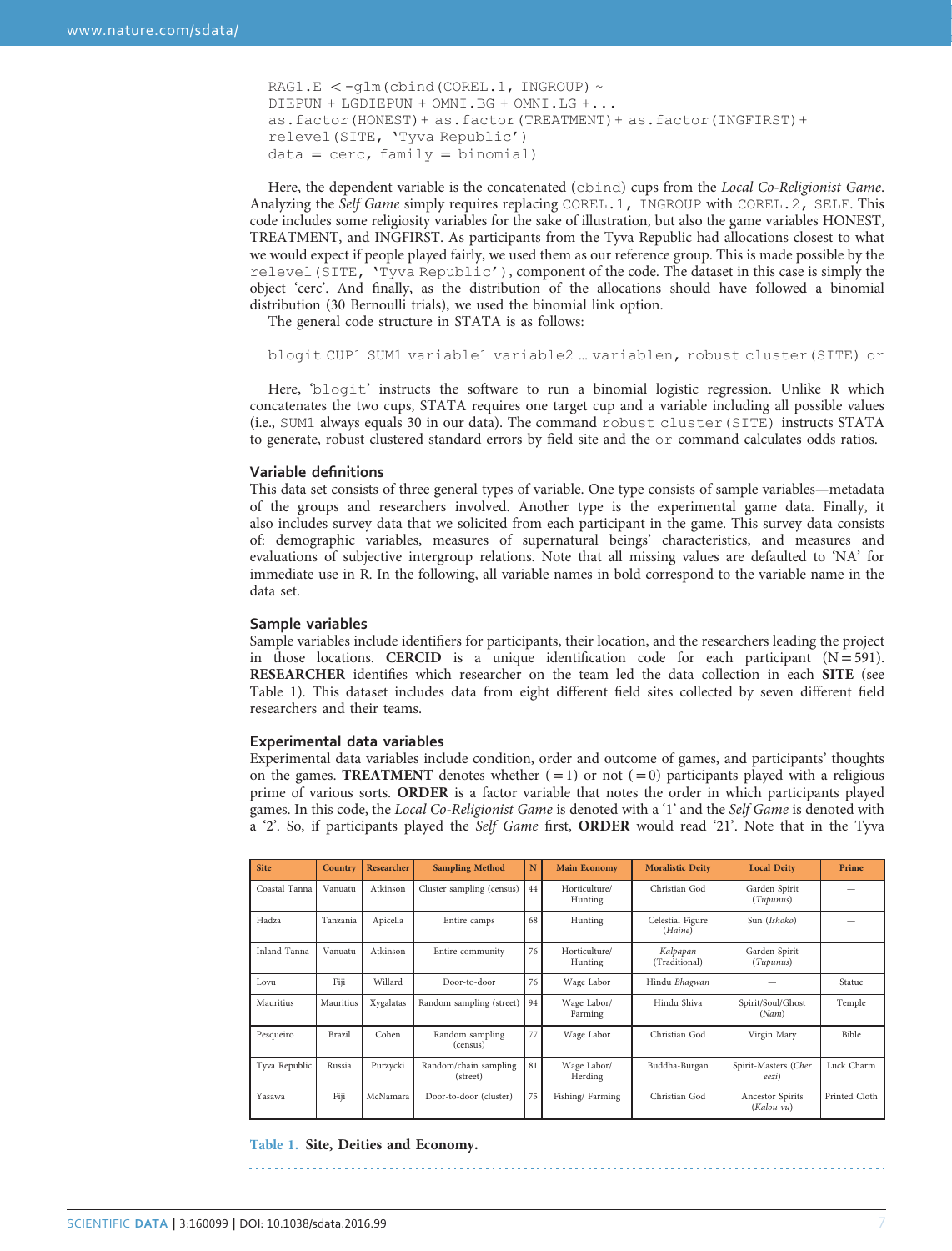Republic, participants played three games (a LOCAL versus SELF game). INGFIRST dummy codes whether  $(=1)$  or not  $(=0)$  participants played the *Local Co-Religionist Game first.* 

COREL.L and INGROUP represent the number of coins participants placed in each cup for the Local Co-Religionist Game while COREL.S and SELF are the cups in the Self Game. SUM1 and SUM2 all, therefore, add to 30 as these are the sums of coin amounts in both cups per game. This variable is particularly useful for analyses in STATA and SPSS. Note that in the Local Co-Religionist Game, there are only 589 participants rather than 591 in the Self Game. We removed one individual from the Coastal and Inland Tanna sites, because coins were visible in the cups for those games.

Among the questions we asked upon completion of the game, we asked participants what they thought the game was about. If they mentioned 'honesty', 'fairness', or 'cheating' in their responses, they were given a score of '1' for the HONEST variable, and a '0' for all other responses.

#### Demographic variables

Demographics include standard individual-level demographic data, but also include measures of subjective material security. Participant SEX is coded in the standard fashion ( $0 =$ female; 1 = male). AGE is the reported age of participants while AGE.C is the centered-at-sample-mean age value. FAMILY records family status using the following codes:  $1 = \text{single}$ ;  $2 = \text{married}$ ;  $3 = \text{engaged}$ ;  $4 = \text{divored}$ ; 5=widowed. Six individuals from Pesqueiro, Brazil noted 'amaziado' (lit. living together) as their status. We recommend that these be recoded as '1' for single, but retain them for posterity.

We also asked how many CHILDREN participants have fathered or given birth to. FORMALED represents total years of formal education. As many participants have had no formal education, we do not recommend centering these variables by the sample mean. HOUSEHOLD represents the number of people individuals reported in household. Note, however, that we are unsure about whether or not people counted themselves as we did not qualify the question. Note, too, that when asked about household size, one individual in the Tyvan sample said 'Always three people, but around 15 coming and going'. This was converted to three.

As fluency of native language is often a marker of education, class, and political affiliation and can affect gameplay, we asked participants to rate their fluency levels of their ethnically native language (NATLANG). These were on scales of 0 to 4:  $0=I$  don't speak [the language];  $1=$  not well;  $2=$  well;  $3 = \text{very good}; 4 = \text{fluent}.$ 

In order to measure participants' subjective sense of material security, we asked them eight questions about insecurity and security at various time scales. To measure material insecurity, we used the following frame: Do you worry that in the next \_\_\_\_\_\_\_\_\_\_ your household will have a time when it is not able to buy or produce enough food to eat? For material confidence, we used: How certain are you that you will be able to buy or produce enough food to eat in the next \_\_\_\_\_\_\_\_\_? We asked four questions per frame that varied by time period: a) month, b) six months, c) year, and d) five years. These are denoted as MAT1-4 (insecurity) and MAT1C-4C (confidence) in the data set. MMAT is the mean value of the material insecurity questions and MMATc is the mean of the material confidence questions.

#### Measures of gods' characteristics

Prior to playing games, we conducted a preliminary set of interviews about the local religious landscape. From these interviews, we selected two locally salient deities: ones that most approximated to the most morally concerned, omniscient, and punitive deities and ones that were locally important or salient, but not as obviously concerned with morality, knowledgeable, or punishing. We designed questions for experimental participants based on these deities. Note that no obvious candidate local deity was identified among the Indo-Fijians (Lovu), and as such these questions were not asked. All of these variables have the same root name, but vary by the initials 'BG' (for 'Big Gods'<sup>[14](#page-10-0)</sup>) and 'LG' (or 'Local Gods').

We asked questions about both deities in randomly assigned, counterbalanced order (BGLG1ST:  $0 =$ local deity questions asked first;  $1 =$  moralistic god questions asked first). To measure beliefs in gods' punishment and knowledge breadth, we created two questions per domain. For punishment, we asked two dichotomous ( $no = 0$ ,  $yes = 1$ ) questions:

- Does \_\_\_\_\_\_\_\_\_\_\_\_\_\_ ever punish people for their behavior? (BGPUNISH/LGPUNISH)
- Can \_\_\_\_\_\_\_\_\_\_ influence what happens to people after they die? (BGDIE/LGDIE)

DIEPUN is mean value of responses to these two questions for our 'Moralistic Gods', while LGDIEPUN is the equivalent for the relatively less moralistic 'Local Gods'. OMNI.BG and OMNI.LG are mean values of the following dichotomous ( $no = 0$ ,  $yes = 1$ ) knowledge questions for the Moralistic God and the Local God respectively:

- Can \_\_\_\_\_\_\_\_\_ see into people's hearts or know their thoughts and feelings? (BGFEEL/LGFEEL)
- Can \_\_\_\_\_\_\_\_\_ see what people are doing if they are far away in [a distant town or city familiar to locals]? (BGSEE/LGSEE)

We also aggregated the mean of these four questions into our HIGHGOD variables for the Moralistic (HIGHGOD.BG) and Local (HIGHGOD.LG) Gods. Many participants among the Inland Tannese and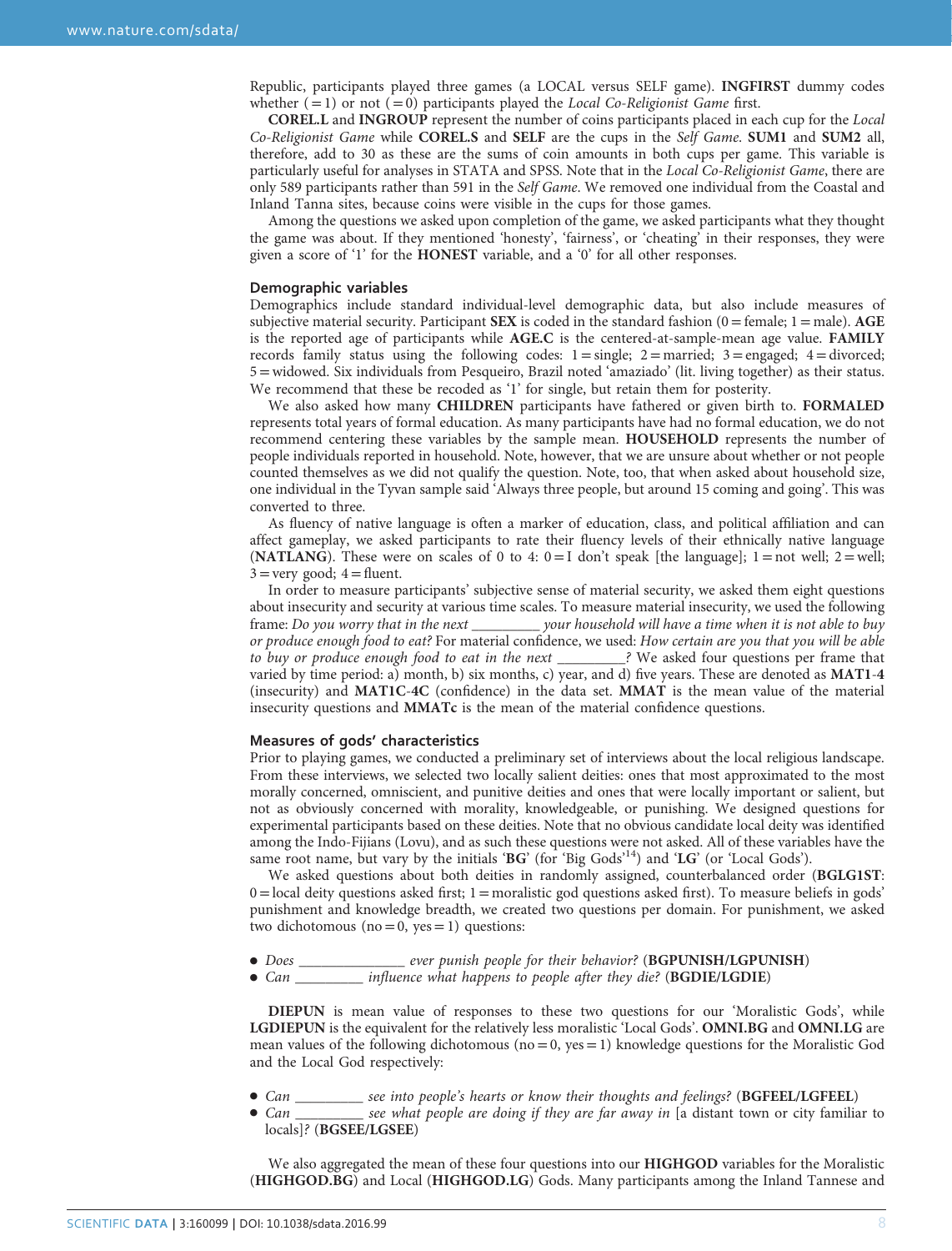Hadza responded that they simply did not know the answer to these questions even though this was not a formal option for responses. We therefore noted where this was the case in the dummy variable DKDIEPUN  $(1 =$ 'I don't know').

To measure the degree to which participants thought their deities were 'moralistic', we asked three questions per deity about How important is it for \_\_\_\_\_\_\_\_\_\_\_\_ to punish... for: theft (BGSTLIMP/ LGSTLIMP), lying (BGLIEIMP/LGLIEIMP), and murder (BGMURDIMP/LGMURDIMP). Responses were on scales of 0 to 4: (0) Not important at all; (1) A little important; (2) Important; (3) Very important; (4) The most important. MBG is the mean score for these items for the Moralistic

God whereas MLG is the equivalent for the Local God. We also asked questions with the same moral infractions, but measuring the frequency in which deities punish for such behavior (BG/LG STEAL, LYING, or MURDER). Response options were: (0) Very rarely/never; (1) A few times per year; (2) A few times per month; (3) A few times per week; and (4) Every day or multiple times per day. As the Hadza had difficulty with scales, these were converted to dichotomous questions (e.g., 'Does Haine punish people for stealing?). As such, in one data set, we include responses for the Hadza stored as text for posterity, but also include a duplicate set without this data for ease of analysis.

We also asked: How often does \_\_\_\_\_\_\_\_\_\_ assist people in their lives or reward them for proper behavior? for both gods (BGREWARD/LGREWARD). Because of a couple of complications, there are a few important things to note about this variable. Initially, this scale was on a 5-point Likert scale from 0 to 4: (0) Very rarely/never; (1) A few times per year; (2) A few times per month; (3) A few times per week; and (4) Every day or multiple times per day. Participants in Pesqueiro and the Tyva Republic used these scales. However, these options proved to be too awkward for participants (e.g., to say that God rewards people 'a few times per month' was strange). We therefore converted these scales to a more standardized 4-point scale: (0) Never; (1) sometimes; (2) frequently; and (3) all the time. The Coastal and Inland Tanna, Lovu, Mauritius, and Yasawa sites used this version. However, for the Coastal Tannese (Bislama language), this scale suffered from a translation error where 'frequently' and 'all the time' were virtually indistinguishable. Because of these problems, we divided each individual response by the maximum possible response by site. BGR1 and LGR1 include these values for the 'Moralistic' and 'Local' gods, respectively. BGR2 and LGR2 are the same values, but without the Coastal Tanna sample. The Hadza answered the question: 'Does \_\_\_\_\_\_\_\_\_\_\_\_\_\_ assist people in their lives or reward them for proper behavior?' with 'yes', 'no', and 'I don't know' as options.

#### Additional religiosity data

The set also includes data from a range of additional religious questions that have not been included in previous reports. Participants (other than the Hadza) answered frequency questions on the aforementioned 0-to-4 frequency scale and dichotomous questions (marked with an asterisk) were answered with either a yes (1) or no (0). Note that the Hadza did not answer (1) using the frequency scale, but answered simpler questions (e.g., 'Do you think about \_\_\_\_\_\_\_\_\_?') with the options of 'yes', 'no', and 'I don't know'. The Hadza did not answer (3).

- 1. How often do you think about \_\_\_\_\_\_\_\_\_? (BGTHINK/LGTHINK)
- 2. \*Do you perform activities or practices to talk to, or appease \_\_\_\_\_\_\_\_\_? (BGPERF/LGPERF)
- 3. If yes, how often? (BGPERFHO/LGPERFHO)
- 4. How frequently do you worry about what \_\_\_\_\_\_\_\_\_\_\_\_\_\_\_\_\_\_\_\_\_ thinks about you? (BGFREQW/ LGFREQW)<br>5. \*Does
- 5. \*Does\_\_\_\_\_\_\_\_\_\_\_\_\_\_\_\_\_\_\_\_ care about how people treat strangers? (BGSTRANGER/LGSTRANGER)
- 6. \*Does\_\_\_\_\_\_\_\_\_\_\_\_\_\_\_\_\_\_ care about how people treat other people who perform rituals for 7. These State (BGOTHERRIT/LGOTHERRIT)<br>
The State Section of the Care about which the Care about which the State Section of the State State Section 1
- care about whether people perform certain rituals? (BGPERFC/ LGPERFC)

#### Group relations and evaluations

In order to hold variation in intergroup relations constant, we asked five questions designed to assess subjective thoughts of emotional proximity to various groups. We used a visual Fusion scale<sup>[59](#page-11-0)</sup> to measure the following:

- 1. Using these pictures, how emotionally close do you feel to a DISTANT? (CORELEMO)
- 2. Using these pictures, how emotionally close do you feel toward an LOCAL? (INGREMO)
- 3. Using these pictures, how emotionally close do you feel toward an OUTGROUP? (OUTGREMO)

While they were not the focus of our study, we defined OUTGROUPs as 'non-co-religionists living in a distant, but known place'. Outgroups (in parentheses) for each site were: Yasawans (Indo-Fijians); Tannese (people from Noumea, another Pacific island outside the Vanuatu archipelago); Lovu (Muslims from Vanua Levu); Hadza (the Datoga, Nilotic pastoralists living nearby); Pesqueiro (Evangelicals or Catholics from São Paulo depending on participants' affiliation); Tyva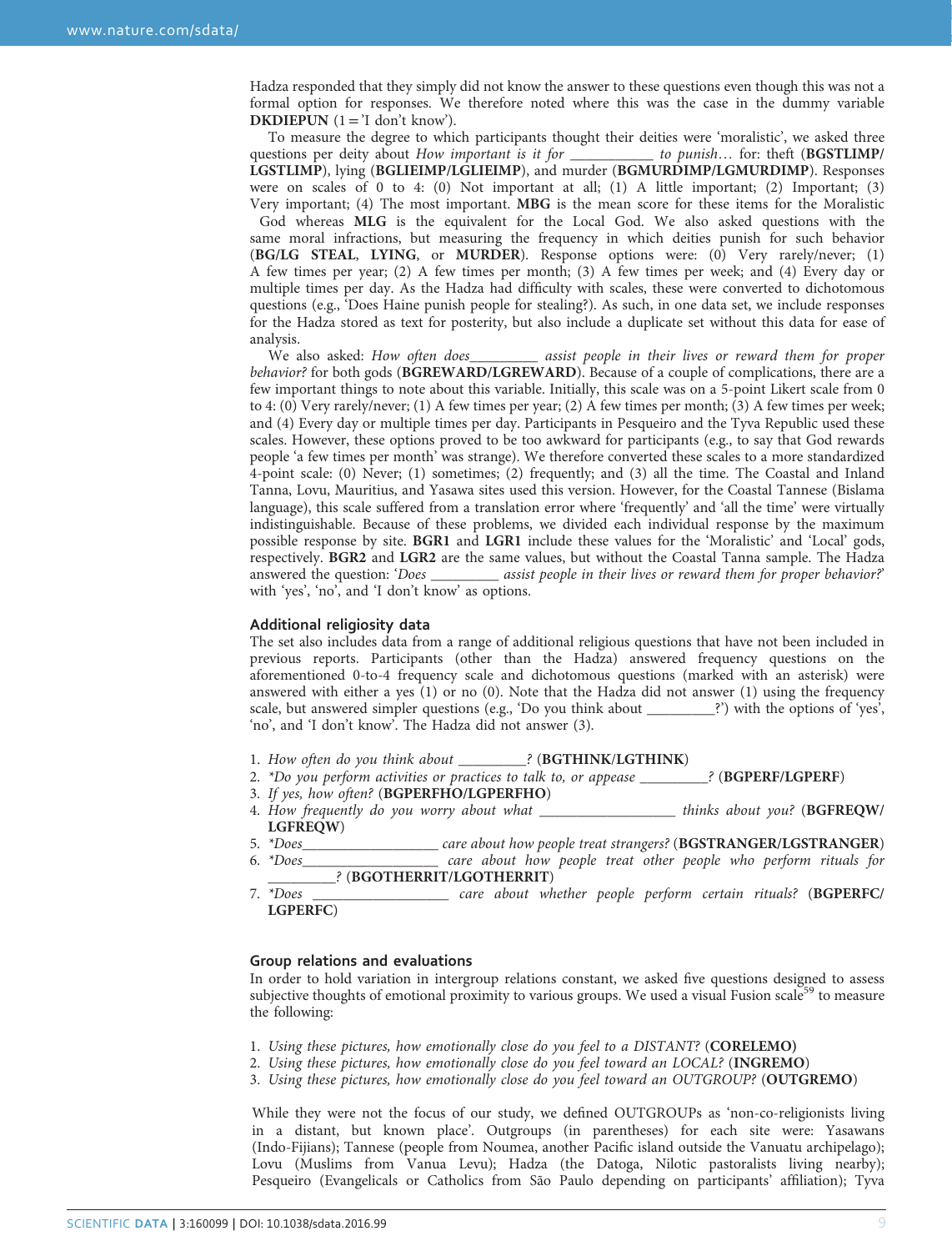Republic (Christian Russians from Ak Dovurak); Mauritius (Muslims in Mauritius). In order to measure participants' individual sense of the religious similarity between DISTANT and LOCAL co-religionists, we asked:

#### 4. How similar are DISTANT's traditions/religious beliefs and practices with the LOCAL? (CORELSIM)

also using a visual scale ranging from −2 (very different); −1 (different); 0 (same); 1 (similar); 2 (very similar). Participants could therefore point to the most accurate way they felt. The Hadza did not answer CORELSIM. Note, too, that we did not include these data for the Hadza in our original article as their consistent difficulty with scales renders the data suspect. We nevertheless include it in the main data set, but remove it in the minimized set.

Previous studies show that in contexts where the participants view the police as effective and responsible, they are more likely to play according to the rules in similar games $24,35$  $24,35$ . As such, we asked about how participants felt about the police:

5. Most members of the police are: (−2) very bad, (−1) bad, (0) neither good nor bad, (1) good, (2) very good (POLEVAL)

Note that the Hadza used a simpler evaluation scale for this question: 'bad', 'good', and 'I don't know'. Again, we include data sets that include these data points, as well as one that removes them for ease of omnibus analyses.

#### Ethical review board approval

Protocols were initially approved by the University of British Columbia's Behavioural Research Ethics Board (BREB) and subsequently approved by the equivalent at each individual researcher's home university prior to execution: Atkinson (University of Auckland, New Zealand); Apicella (University of Pennsylvania, United States); Cohen (University of Oxford, United Kingdom); and Xygalatas (Masaryk University, Czech Republic). McNamara, Purzycki, and Willard were approved through the original application as they were all affiliated with the University of British Columbia at the time of study.

#### Technical Validation

#### Collusion control and sampling

As each field site posed its own organizational challenges, we employed different sampling procedures per site. [Table 1](#page-6-0) details the sampling methods used in each site. However, because the game lends itself to external coordination and collusion, we ensured that no unsolicited people participated and participants could not assist with further recruitment. All participants played anonymously and could not interact with others waiting to participate.

In order to ensure that participants understood the game, we asked a series of five test questions before beginning the experimental tasks. If they did not pass, they were allowed their show-up fee, but not considered for the study. Only six individuals from Inland Tanna failed to pass test questions and were subsequently deleted from the sample. All participants in the present data set passed the test questions.

#### Data audit procedures

Purzycki created spreadsheets with controls on each column for data validation. In the field, researchers and assistants initially recorded all data on paper files and subsequently entered data into the spreadsheets. Upon project completion, researchers submitted spreadsheets as well as the hardcopies or scans of hardcopies of the datasheets to Purzycki who then organized a team of auditors to audit data to check for consistency between hardcopies and spreadsheets. The team consisted of four assistants and McNamara, Purzycki, and Willard who did not audit their own data. The audit team tabulated any inconsistencies between the hardcopies and electronic datasets and reported them to Purzycki who then reported all inconsistencies to the researchers for evaluation, correction, and integration.

#### Data notes

We have included two primary data sets. One (CERC\_DataSet\_HADZA\_FULL) includes all of the original Hadza data for all of the questions that were altered due to difficulty with scales. The other (CERC\_DataSet\_Main) is identical, but removes the Hadza data for all modified questions (BGTHINK, BGFREQW, BGSTEAL, BGLYING, BGMURDER, BGREWARD, LGTHINK, LGFREQW, LGSTEAL, LGLYING, LGMURDER, and LGREWARD) as well as those that may be suspect given their difficulty with scales (POLEVAL, CORELEMO, INGREMO, and OUTGREMO).

The online Supplementary Materials for our Nature paper include: basic mean and standard deviation reports, a correlation matrix of target variables, construct validity analyses for scales, various tests of difference between the moralistic and local god scales, and a plethora of various models predicting game allocations.

#### Usage Notes

This data set contains a variety of domains that would be of interest to explore relationships between demography, religious cognition, inter-group relations, and cooperation. Cultural anthropologists,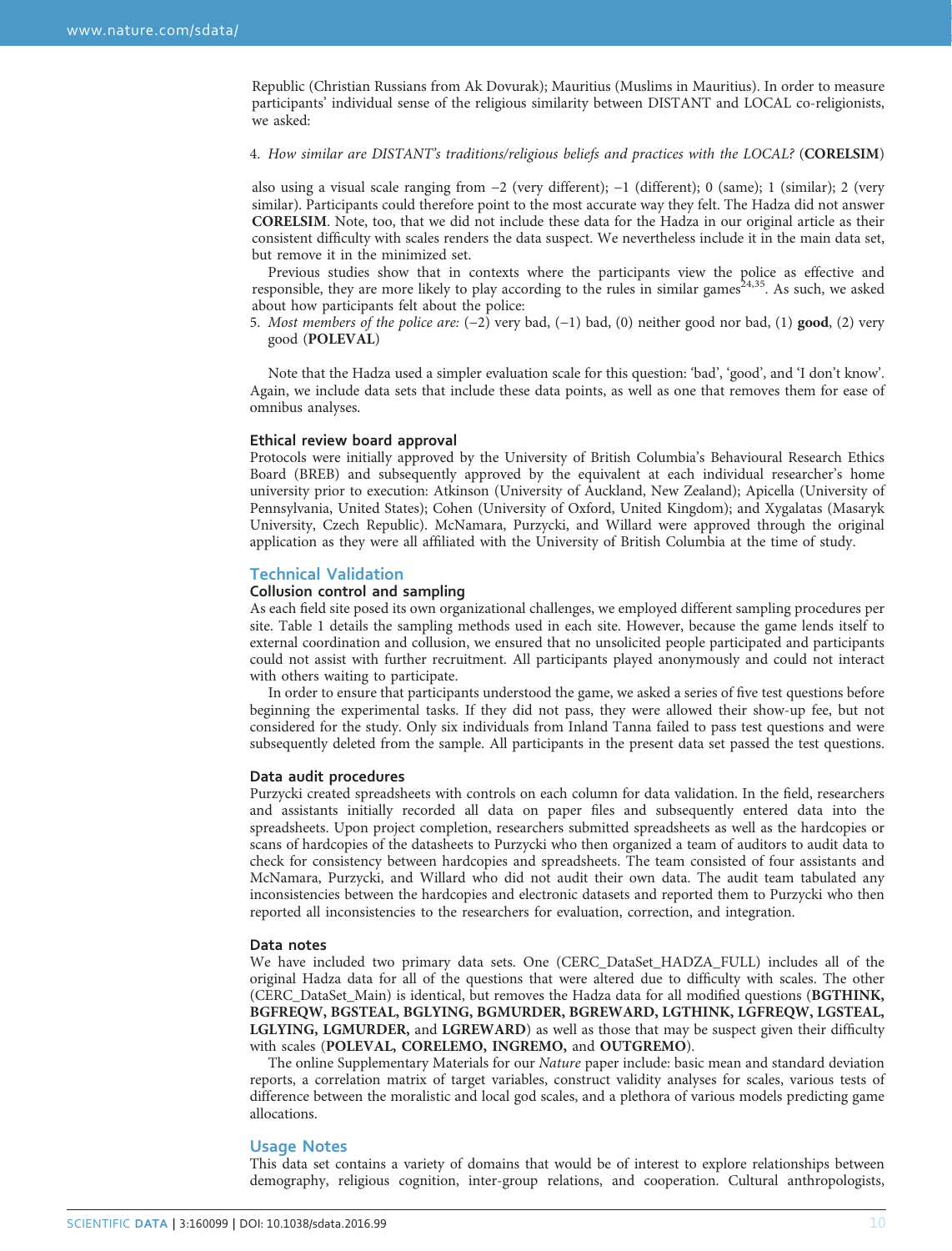<span id="page-10-0"></span>economists, and psychologists interested in comparative or single-society research can use the data to generate reports about people and traditions that are rarely considered part of mainstream research samples<sup>2,5</sup>. And, given the recent interest in the cognitive and evolutionary sciences of religion<sup>60,61</sup>, this unique and rich data set, as one microcosm of the vast cultural diversity in societal patterns, beliefs, and behaviors, can provide researchers with opportunities to examine contemporary questions and test hypotheses.

#### References

- 1. Botero, C. A. et al. The ecology of religious beliefs. Proc. Natl. Acad. Sci 111, 16784–16789 (2014).
- 2. Henrich, J., Heine, S. J. & Norenzayan, A. The weirdest people in the world? Behav. Brain Sci. 33, 61–83 (2010).
- 3. Peoples, H. C. & Marlowe, F. W. Subsistence and the evolution of religion. Hum. Nat. 23, 253–269 (2012).
- 4. Roes, F. L. & Raymond, M. Belief in moralizing gods. Evol. Hum. Behav. 24, 126–135 (2003).
- 5. Sears, D. O. College sophomores in the laboratory: Influences of a narrow data base on social psychology's view of human nature. J. Pers. Soc. Psychol. 51, 515–530 (1986).
- 6. Shariff, A. F. & Rhemtulla, M. Divergent effects of beliefs in heaven and hell on national crime rates. PLoS ONE 7, e39048 (2012).
	- 7. Snarey, J. The natural environment's impact upon religious ethics: A cross-cultural study. J. Sci. Study Relig 35, 85–96 (1996).
	- 8. Stark, R. Gods, rituals, and the moral order. J. Sci. Study Relig 40, 619–636 (2001).
- 9. Swanson, G. E. The Birth of the Gods: The Origin of Primitive Beliefs (University of Michigan Press, 1960).
- 10. Watts, J. et al. Broad supernatural punishment but not moralizing high gods precede the evolution of political complexity in Austronesia. Proc. R. Soc. Lond. B Biol. Sci. 282, 20142556 (2015).
- 11. Purzycki, B. G. et al. Moralistic gods, supernatural punishment and the expansion of human sociality. Nature 530, 327–330 (2016).
- 12. Atran, S. & Henrich, J. The evolution of religion: How cognitive by-products, adaptive learning heuristics, ritual displays, and group competition generate deep commitments to prosocial religions. Biol. Theory 5, 18–30 (2010).
- 13. Bulbulia, J. et al. in Cultural Evolution: Society, Technology, Language, and Religion 381–404 (The MIT Press, 2013).
- 14. Norenzayan, A. Big Gods: How Religion Transformed Cooperation and Conflict (Princeton University Press, 2013).
- 15. Purzycki, B. G. & Sosis, R. in The Biological Evolution of Religious Mind and Behavior 243–256 (2009).
- 16. Sosis, R. & Ruffle, B. J. Religious ritual and cooperation: Testing for a relationship on Israeli religious and secular kibbutzim. Curr. Anthropol. 44, 713-722 (2003).
- 17. Xygalatas, D. et al. Extreme rituals promote prosociality. Psychol. Sci. 24, 1602–1605 (2013).
- 18. Piazza, J., Bering, J. M. & Ingram, G. 'Princess Alice is watching you': Children's belief in an invisible person inhibits cheating. J. Exp. Child Psychol. 109, 311–320 (2011).
- 19. Rossano, M. J. Supernaturalizing social life. Hum. Nat 18, 272–294 (2007).
- 20. Gervais, W. M. & Norenzayan, A. Like a camera in the sky? Thinking about God increases public self-awareness and socially desirable responding. J. Exp. Soc. Psychol. 48, 298–302 (2012).
- 21. Hartberg, Y., Cox, M. & Villamayor-Tomas, S. Supernatural monitoring and sanctioning in community-based resource management. Relig. Brain Behav 6, 95–111 (2016).
- 22. Johnson, D. D. P. God's punishment and public goods: A test of the supernatural punishment hypothesis in 186 world cultures. Hum. Nat. 16, 410–446 (2005).
- 23. Johnson, D. D. P. Big Gods, small wonder: supernatural punishment strikes back. Relig. Brain Behav. 5, 290–298 (2015).
- 24. McNamara, R. A., Norenzayan, A. & Henrich, J. Supernatural punishment, in-group biases, and material insecurity: experiments and ethnography from Yasawa, Fiji. Relig. Brain Behav 6, 34–55 (2016).
- 25. Schloss, J. P. & Murray, M. J. Evolutionary accounts of belief in supernatural punishment: a critical review. Relig. Brain Behav 1, 46–99 (2011).
- 26. Boehm, C. in Evolution of Religion: Studies, Theories, and Critiques (eds Bulbulia J., Sosis R., Harris, Erica, Genet R. & Wyman K.) 143–152 (Collins Foundation Press, 2008).
- 27. Purzycki, B. G. The minds of gods: A comparative study of supernatural agency. Cognition 129, 163-179 (2013).
- 28. Purzycki, B. G., Sosis, R. in Essential building blocks of human nature (eds Frey U. J., Störmer C. & Willführ K. P.) 77–93 (Springer Berlin Heidelberg, 2011).
- 29. Sanderson, S. K. Adaptation, evolution, and religion. Religion 38, 141–156 (2008).
- 30. Wallace, A. F. C. Religion: An anthropological view (McGraw-Hill, 1966).
- 31. Boyd, R., Richerson, P. J. & Henrich, J. The cultural niche: Why social learning is essential for human adaptation. Proc. Natl Acad. Sci. 108, 10918-10925 (2011).
- 32. Henrich, J. The Secret of Our Success: How Culture Is Driving Human Evolution, Domesticating Our Species, and Making Us Smarter (Princeton University Press, 2015).
- 33. Richerson, P. J. & Henrich, J. Tribal social instincts and the cultural evolution of institutions to solve collective action problems. Cliodynamics J. Theor. Math. Hist 3, 38–80 (2012).
- 34. Norenzayan, A. et al. The cultural evolution of prosocial religions. Behav. Brain Sci. 39, e1 (2016).
- 35. Hruschka, D. et al. Impartial institutions, pathogen stress and the expanding social network. Hum. Nat 25, 567–579 (2014).
- 36. Bonnemaison, J. The Tree and the Canoe: History and Ethnogeography of Tanna (University of Hawaii Press, 1994).
- 37. Guiart, J. Culture Contact and the 'John Frum' Movement on Tanna, New Hebrides. Southwest. J. Anthropol 12, 105–116 (1956).
- 38. Lindstrom, L. Leftamap Kastom: The Political History of Tradition on Tanna, Vanuatu. Mankind 13, 316–329 (1982).
- 39. Marlowe, F. The Hadza: Hunter-gatherers of Tanzania (University of California Press, 2010).
- 40. Kelly, J. D. in Questioning Ramayanas: A South Asian Tradition (University of California Press, 2001).
- 41. Lal, B. V. Broken Waves: A History of the Fiji Islands in the Twentieth Century (University of Hawaii Press, 1992).
- 42. Lal, B. V. & Yadav, Y. Hinduism under indenture: Totaram Sanadhya's account of Fiji. J. Pac. Hist 30, 99–111 (1995).
- 43. Carmeli, Y. S. & Eriksen, T. H. Common Denominators: Ethnicity, Nation-Building and Compromise in Mauritius (Bloomsbury Academic, 1998).
- 44. Statistics Mauritius. Housing and Population Census (Ministry of Finance and Economic Development, 2011).
- 45. Xygalatas, D. Effects of religious setting on cooperative behavior: a case study from Mauritius. Relig. Brain Behav 3, 91–102 (2013).
- 46. Coutinho, R. Z. & Golgher, A. B. The changing landscape of religious affiliation in Brazil between 1980 and 2010: age, period, and cohort perspectives. Rev. Bras. Estud. Popul 31, 73–98 (2014).
- 47. Cohen, E. The Mind Possessed: The Cognition of Spirit Possession in an Afro-Brazilian Religious Tradition (Oxford University Press, 2007).
- 48. Vainshtein, S. Nomads of South Siberia: The Pastoral Economies of Tuva (Cambridge University Press, 2009).
- 49. Purzycki, B. G. Spirit masters, ritual cairns, and the adaptive religious system in Tyva. Sibirica 9, 21–47 (2010).
- 50. Purzycki, B. G. & Arakchaa, T. Ritual behavior and trust in the Tyva Republic. Curr. Anthropol. 54, 381–388 (2013).